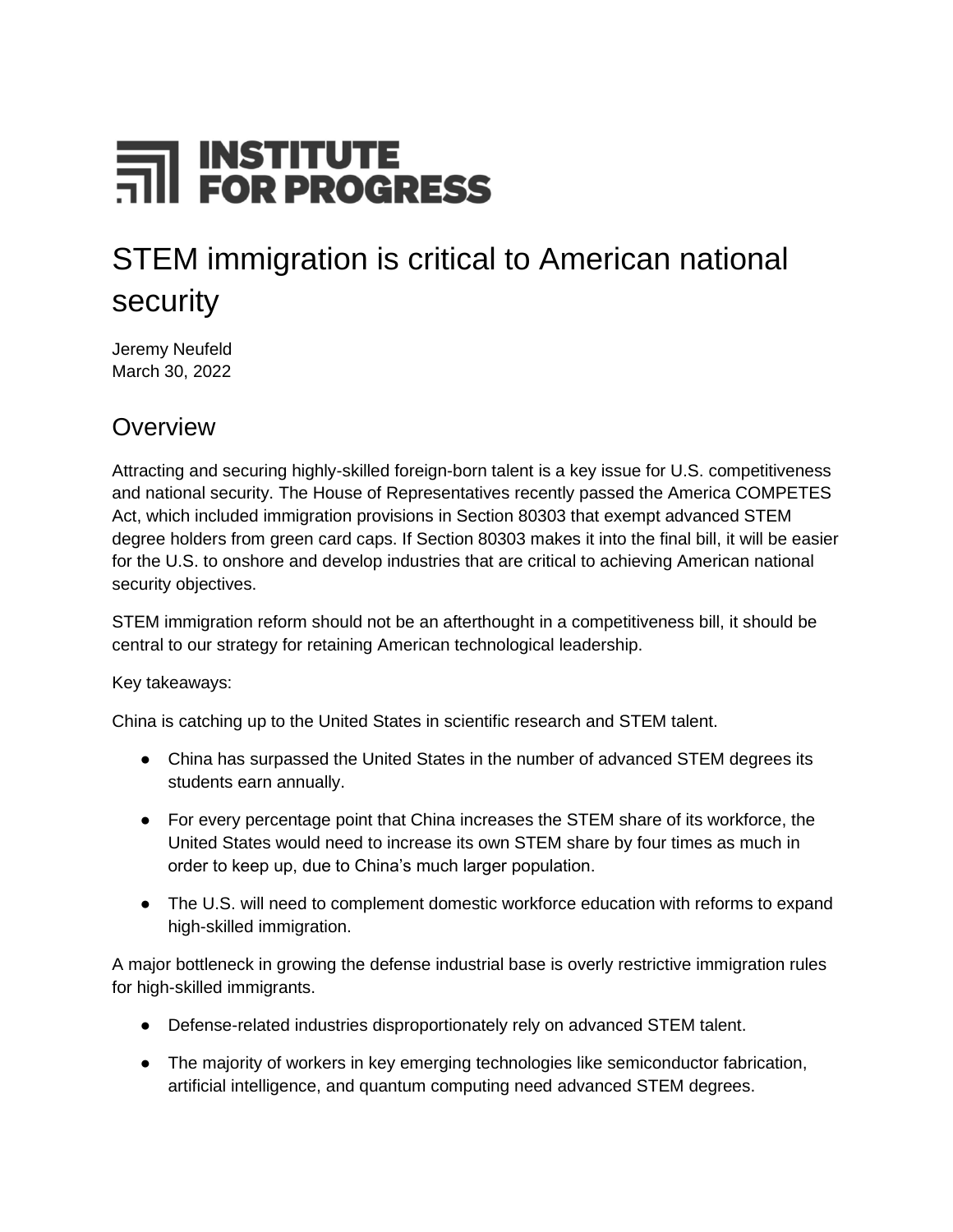- 82% of companies in the defense industrial base report that it is difficult to find qualified STEM workers.
- 50% of the advanced degree holders working in the defense industrial base are foreignborn.
- STEM PhDs are central to research and development, but must be supplemented with STEM master's graduates to bring cutting-edge ideas into practical use in industry and military applications. Key defense-related industries like semiconductors, shipbuilding, and aerospace manufacturing employ multiple times as many STEM master's graduates as STEM PhDs.

# Meeting the China challenge

The United States can no longer take it for granted that it will be the world's leader in STEM fields. While the United States is still ahead in cutting edge research, China has already caught up on numerous important metrics. If the United States is going to retain its international leadership, it will need to include immigration in its competitiveness strategy. Exempting top talent from existing restrictions will help retain American economic and technological leadership.

Chinese leaders have pursued what they term a "talent first" innovation strategy.<sup>1</sup> And their strategy is paying dividends. For the past 15 years, China has consistently graduated more students with advanced STEM degrees than the United States.<sup>2</sup> By one important metric of success in scientific research — the top 1 percent of the world's most cited research — Chinese science caught up to U.S. science as of  $2019<sup>3</sup>$  What's more, China has an easier time staying ahead because of its larger population, not to mention the fact that it has more low-hanging fruit left to pick in education because it is starting from lower initial levels. For every percentage point China increases the STEM share of its workforce, the United States would need to increase its own STEM share by four times as much if it wants to keep up. Upskilling domestic workers is an essential part of the U.S. response, but this kind of math means upskilling will need to be complemented by recruiting and retaining more high-skilled talent from around the world as well.

Meanwhile, Chinese leaders see the United States's current immigration system as an opportunity to poach talent and have expressed fears that the United States might expand its

<sup>1</sup> Remco Zwetsloot, ["China's Approach to Tech Talent Competition: Policies, Results, and the Developing](http://brookings.edu/wp-content/uploads/2020/04/FP_20200427_china_talent_policy_zwetsloot.pdf)  [Global Response.](http://brookings.edu/wp-content/uploads/2020/04/FP_20200427_china_talent_policy_zwetsloot.pdf)"

<sup>&</sup>lt;sup>2</sup> Author's analysis (see chart below). U.S. data came from the National Center for Education Statistics, ["Digest of Education Statistics.](https://nces.ed.gov/programs/digest/index.asp)" Chinese data came from the National Bureau of Statistics of China, ["China Statistical Yearbook.](http://www.stats.gov.cn/tjsj/ndsj/)" In the U.S. data, I treat the following fields as STEM fields: agriculture and natural resources, biological and biomedical sciences, computer and information sciences, engineering, engineering technologies, mathematics and statistics, military technologies and applied sciences, physical sciences and science technologies, and psychology. In China, STEM fields are science, engineering, agriculture, and military science.

<sup>&</sup>lt;sup>3</sup> Wagner et al., "A discussion of measuring the top-1% most-highly cited publications: quality and impact [of Chinese papers.](https://link.springer.com/article/10.1007/s11192-022-04291-z?utm_source=Iterable&utm_medium=email&utm_campaign=campaign_3886451_nl_Latitudes_date_20220316&cid=lt&source&sourceid)"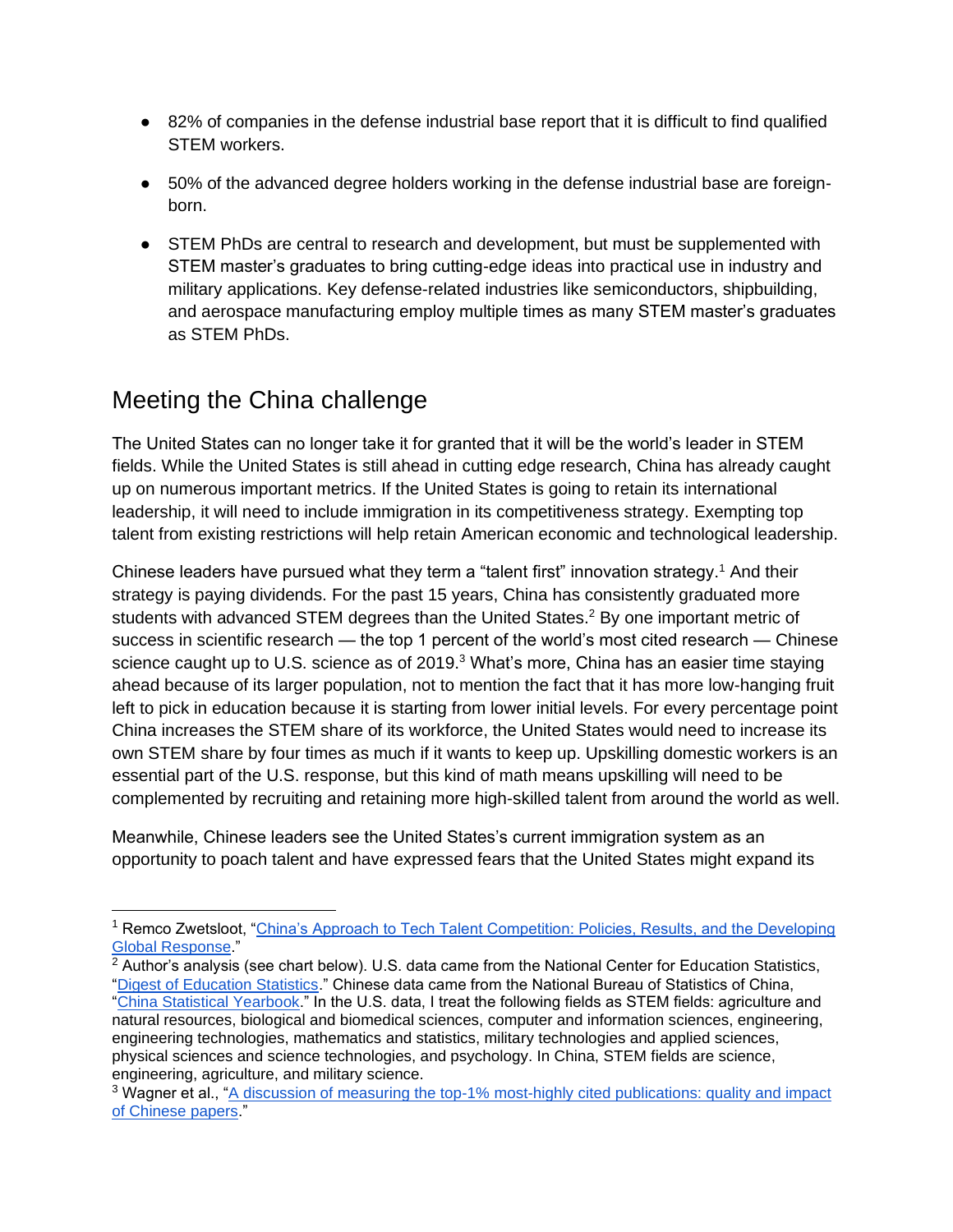high-skilled immigration pipelines.<sup>4</sup> As one CCP-aligned government newspaper noted, it "would pose a huge challenge for China" if the United States expanded its employment-based immigration program.<sup>5</sup>

#### China has surpassed the United States in advanced STEM education



STEM PhDs and master's degrees awarded annually, 2002-2020

Chart: Jeremy Neufeld (@jeremylneufeld), Institute for Progress · Source: National Center for Inmigration Statistics & National Bureau of Statistics of China · Created with Datawrapper

The United States has instead been complacent about its advantage in recruiting international talent and thereby put its technological leadership in jeopardy. For instance, annual caps on green cards have made the EB-2 visa — the immigrant visa for professionals with advanced degrees — essentially unusable<sup>6</sup> by critical industries trying to attract talent from India, a crucial region for technical talent. The result is an exodus of Indian talent out of the United States to other countries, taking their ideas, skills, and ambitions with them.<sup>7</sup>

The United States has allowed swelling queues, wait times, and processing backlogs to slow high-skilled immigration to a crawl, while other countries capture an increasing share of international talent. Canada, for instance, has responded to the opportunity by expanding their high skilled immigration targets and recruiting talent that the United States is turning away.<sup>8</sup> In

<sup>4</sup> Remco Zwetsloot, ["Winning the Tech Talent Competition: Without STEM Immigration Reforms, the](https://csis-website-prod.s3.amazonaws.com/s3fs-public/publication/211028_Zwetsloot_Talent_Competition.pdf?CERH1CkKoHqhYHSLVvyn7tNJoNF0KNzw)  [United States Will Not Stay Ahead of China.](https://csis-website-prod.s3.amazonaws.com/s3fs-public/publication/211028_Zwetsloot_Talent_Competition.pdf?CERH1CkKoHqhYHSLVvyn7tNJoNF0KNzw)"

<sup>5</sup> Quoted in ibid.

<sup>6</sup> The Congressional Research Service estimates the wait time for an Indian EB-2 applicant in 2020 is 195 years and will grow to over 400 years by 2030. See William A. Kandel, ["The Employment-Based](https://www.everycrsreport.com/files/20200326_R46291_a4731eeb00f39050b6df66d326d0356438414f03.pdf)  [Immigration Backlog.](https://www.everycrsreport.com/files/20200326_R46291_a4731eeb00f39050b6df66d326d0356438414f03.pdf)"

<sup>7</sup> Stuart Anderson, ["Analysis of U.S. and Canadian International Student Data.](https://nfap.com/wp-content/uploads/2022/03/Analysis-of-International-Student-Data.NFAP-Policy-Brief.March-2022.pdf)"

<sup>8</sup> Stuart Anderson, ["Analysis of U.S. and Canadian International Student Data.](https://nfap.com/wp-content/uploads/2022/03/Analysis-of-International-Student-Data.NFAP-Policy-Brief.March-2022.pdf)"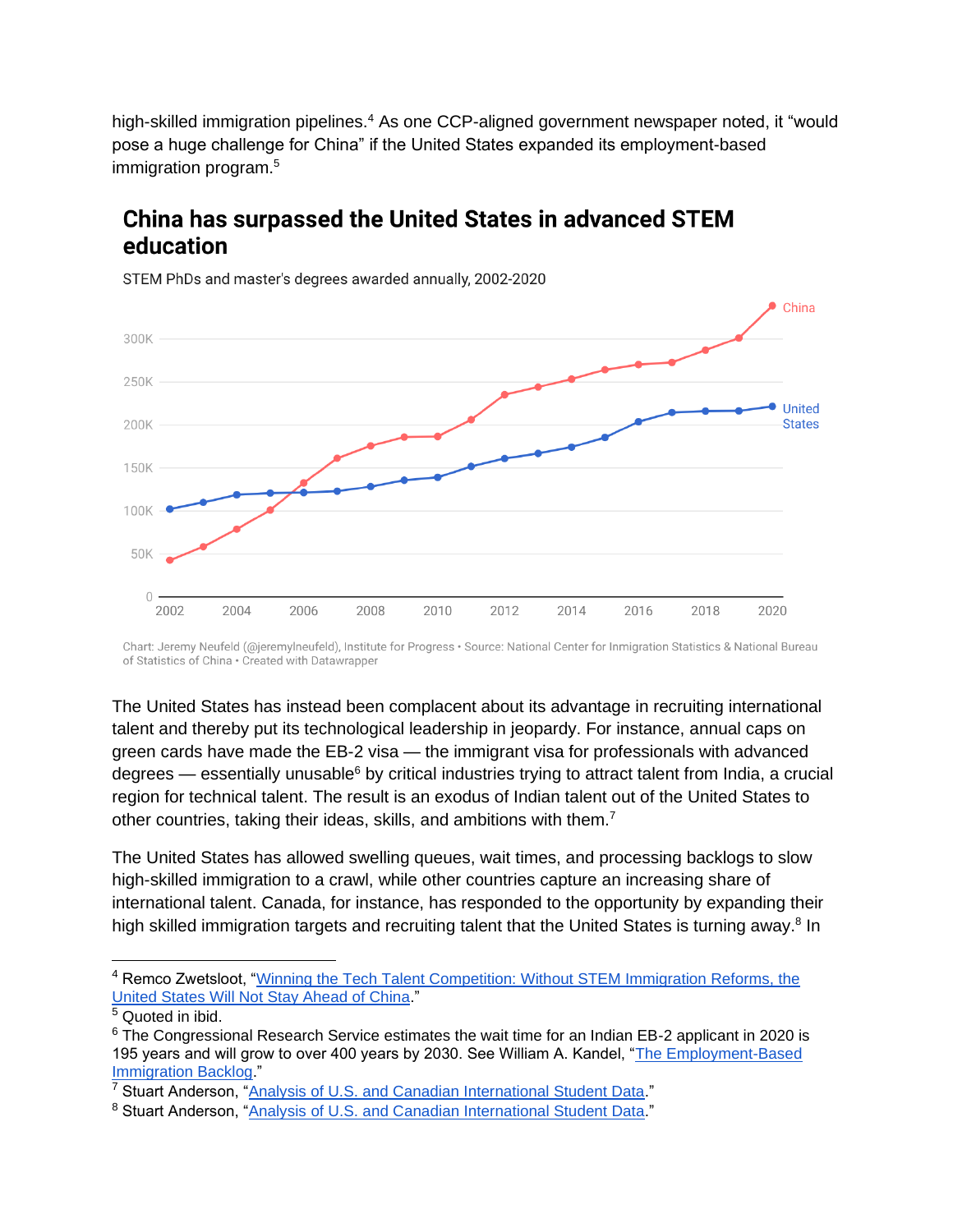2021, Canada became the most desirable location for global talent, beating the United States and Australia, which has also worked to close the gap with the United States.<sup>9</sup> Despite China's active efforts, it has not yet become a net-immigration country that can compete with the United States for international talent. However, rising incomes could give China the pull-factor it needs if the United States does not reform its high-skilled immigration pathways.

As the final report by the National Security Commission on Artificial Intelligence recently noted: "for the first time in our lifetime, the United States risks losing the competition for talent on the scientific frontiers… Nations that can successfully attract and retain highly skilled individuals gain strategic and economic advantages over competitors."<sup>10</sup>

Thankfully, there is a bipartisan consensus that recruiting international STEM talent will be key to facing national security challenges. The House GOP China Task Force Report authored by Representative McCaul (R-TX-10) concluded in 2020:

The U.S. must compete in the global race for talent by working to attract and retain the best and brightest minds to contribute to the U.S. economy and drive U.S. productivity. The U.S. has long relied on attracting foreign talent to fill STEM jobs, where the demand is greater than the domestic supply of highly skilled workers. As of 2017, over 40 percent of the U.S. doctoral-level workforce was foreign-born. In computer sciences, mathematics, and engineering, nearly 60 percent of PhD holders in the U.S. workforce are foreign-born…The U.S. cannot afford to take for granted that it will remain the destination of choice for STEM students.<sup>11</sup>

#### The defense industrial base needs international STEM talent

The defense industrial base is critical for our national security and is heavily reliant on international STEM talent. It has long been the case that international talent has disproportionately driven American innovation — more than 30% of U.S. patents are produced by immigrants and 33% of American Nobel are won by immigrants.<sup>12</sup> But the need for STEM talent is especially pronounced in defense-related industries. Not only are STEM workers with advanced degrees disproportionately employed by the defense industrial base, but 50% of advanced STEM workers in the defense industrial base are foreign-born.<sup>13</sup>

<sup>&</sup>lt;sup>9</sup> Kovács-Ondrejkovic et al., ["Decoding Global Talent, Onsite and Virtual.](https://web-assets.bcg.com/cf/76/00bdede345b09397d1269119e6f1/bcg-decoding-global-talent-onsite-and-virtual-mar-2021-rr.pdf)"

<sup>&</sup>lt;sup>10</sup> National Security Commission on Artificial Intelligence, ["Final Report."](https://www.nscai.gov/wp-content/uploads/2021/03/Full-Report-Digital-1.pdf)

<sup>&</sup>lt;sup>11</sup> McCaul et al., ["China Task Force Report.](https://gop-foreignaffairs.house.gov/wp-content/uploads/2020/11/China-Task-Force-Final-Report-11.6.20.pdf)"

<sup>&</sup>lt;sup>12</sup> Akcigit et al., "*Immigration and the Rise of American Ingenuity*." And UNESCO, "*Immigrant Nobels* [Lead the Way.](https://en.unesco.org/news/immigrant-nobel-laureates-lead-way)"

<sup>&</sup>lt;sup>13</sup> For comparison, only 34% of advanced STEM workers outside the defense industrial base are foreignborn. Author's analysis of microdata from the U.S. Census Bureau's American Community Survey, using the 2015-2019 five-year sample. University of Minnesota, [IPUMS USA.](http://www.ipums.org/) Following the "Vital Signs 2020" report, I used the following industries as defense industrial base industries (also called defense-related industries): selected durable industrial goods manufacturing: (NAICS codes: 325M, 3252, 3255, 326, 327, 331, 332, 333, 335, 336), selected information and communication technologies (NAICS 334, 5112, 517,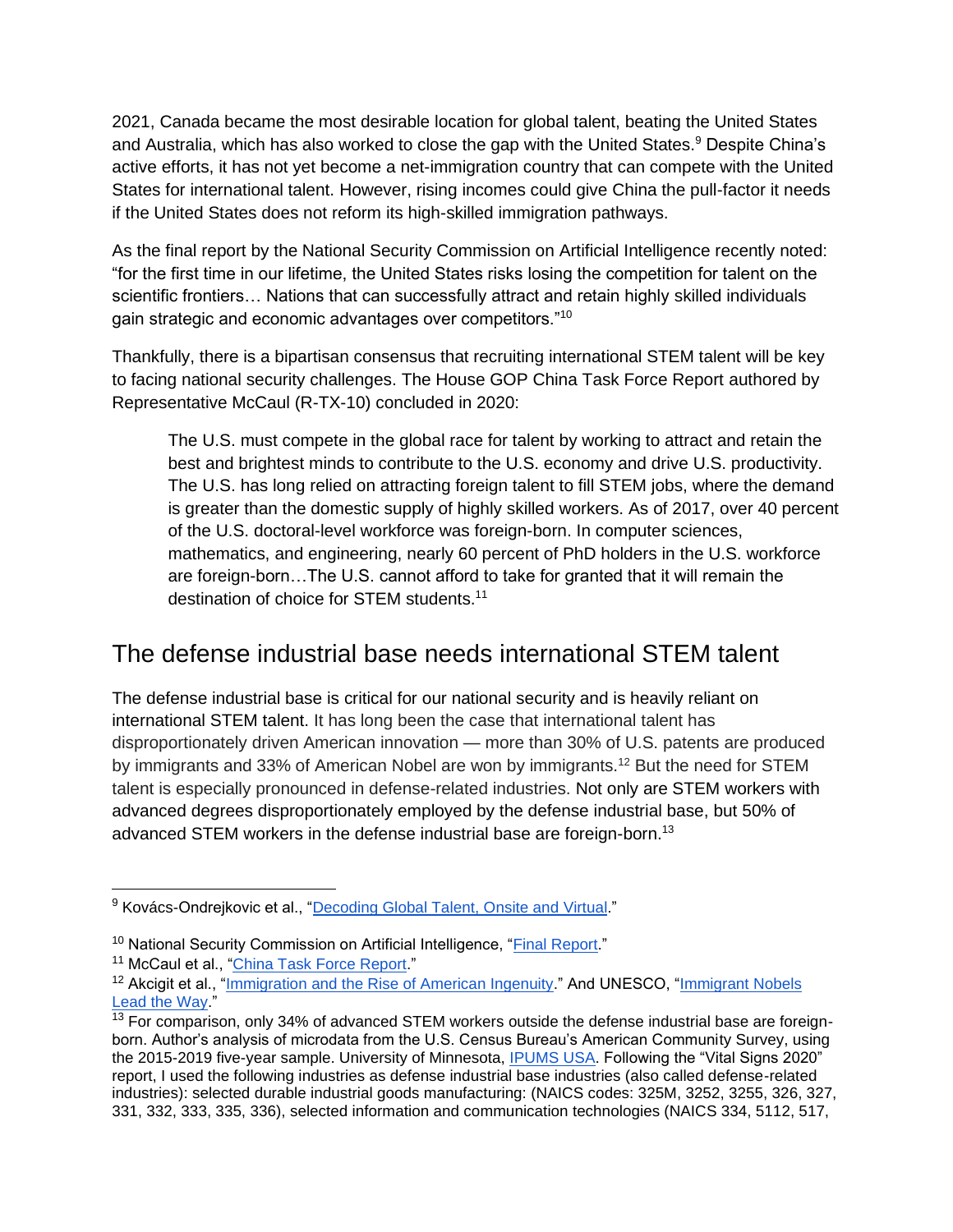#### Defense-related industries disproportionately rely on international STEM talent

![](_page_4_Figure_1.jpeg)

Chart: Jeremy Neufeld (@jeremylneufeld), Institute for Progress · Source: IPUMS USA · Created with Datawrapper

However, existing restrictions on STEM immigration — and the resulting backlogs and waiting times for STEM talent — hamper the defense industrial base's growth. Without reducing the barriers to high-skilled immigration, efforts to onshore and strengthen critical industries in the United States will face significant hurdles, and may fail altogether.

The Department of Defense has concluded that the defense industrial base "faces problems that necessitate continued and accelerated national focus over the coming decade" and specifically that "the workforce on which a defense industrial renaissance would depend has become…an endangered species."<sup>14</sup> An industry report concluded that "workforce challenges and the availability of talent are a critical concern," finding that 82% of companies in the defense industrial base report that it is difficult to find qualified STEM workers that they need.<sup>15</sup>

While only one in twelve Americans work in the major industries that comprise the defense industrial base, more than one in five with advanced STEM degrees do.<sup>16</sup> Three times as much of the workforce in the defense industrial base have advanced STEM degrees as in other industries.<sup>17</sup>

<sup>518, 5415)</sup> and scientific research and development (NAICS 5417). STEM degree fields are matched as closely as possible to DHS, ["STEM Designated Degree Program List.](https://www.ice.gov/doclib/sevis/pdf/stemList2022.pdf)"

<sup>&</sup>lt;sup>14</sup> Department of Defense, ["Fiscal Year 2020 Industrial Capabilities Report to Congress.](https://media.defense.gov/2021/Jan/14/2002565311/-1/-1/0/FY20-INDUSTRIAL-CAPABILITIES-REPORT.PDF)"

<sup>15</sup> NDIA and Govini, ["Vital Signs 2020: The Health and Readiness of the Defense Industrial Base.](https://www.ndia.org/-/media/vital-signs/2022/vital-signs_2022_final.ashx)"

<sup>&</sup>lt;sup>16</sup> Author's analysis of data from University of Minnesota, **IPUMS USA**. See above.

 $17$  Ibid.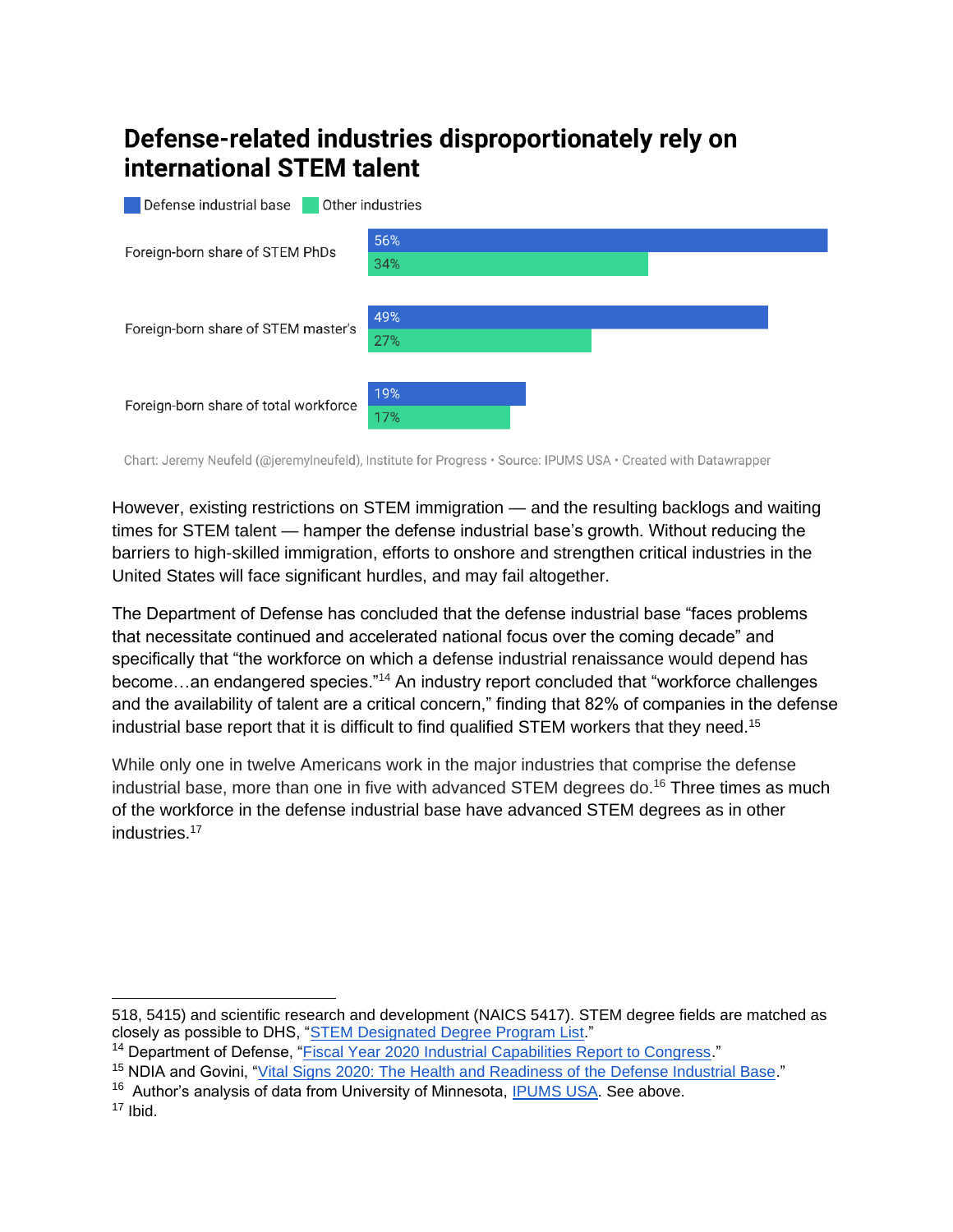## Advanced STEM workers make up three times as much of the workforce in defense-related industries as other industries

Share of workforce with advanced STEM degrees, 2015-2019

| STEM master's STEM PhD     |  |       |  |    |
|----------------------------|--|-------|--|----|
| Defense industrial base 7% |  |       |  | 2% |
| Other industries 2%        |  | $1\%$ |  |    |

Chart: Jeremy Neufeld (@jeremylneufeld), Institute for Progress · Source: IPUMS USA · Created with Datawrapper

The reliance on advanced STEM degrees is all the more striking in cutting-edge technologies. More than 50% of the workforce for the world's leading semiconductor manufacturer have advanced degrees.<sup>18</sup> 68% of job vacancies in quantum computing require advanced degrees.<sup>19</sup> And more than 70% of the machine learning and data science workforce (key in artificial intelligence) have advanced degrees.<sup>20</sup>

# Most people working in critical emerging technologies have advanced STEM degrees

![](_page_5_Picture_6.jpeg)

# STEM master's graduates are crucial for practically applying research

PhDs are central to research and development, but bringing cutting-edge ideas into practical use in industry and military applications also requires a strong base of STEM master's talent.

<sup>&</sup>lt;sup>18</sup> Taiwan Semiconductor Manufacturing Company, ["TSMC Annual Report 2020 \(I\).](https://investor.tsmc.com/static/annualReports/2020/english/pdf/e_all.pdf)"

<sup>19</sup> Kaur and Venegas-Gomez, ["Defining the Quantum Workforce Landscape.](http://arxiv.org/abs/2202.08940)"

<sup>20</sup> Kaggle, ["Kaggle's State of Data Science and Machine Learning 2019.](https://www.kaggle.com/kaggle-survey-2019)"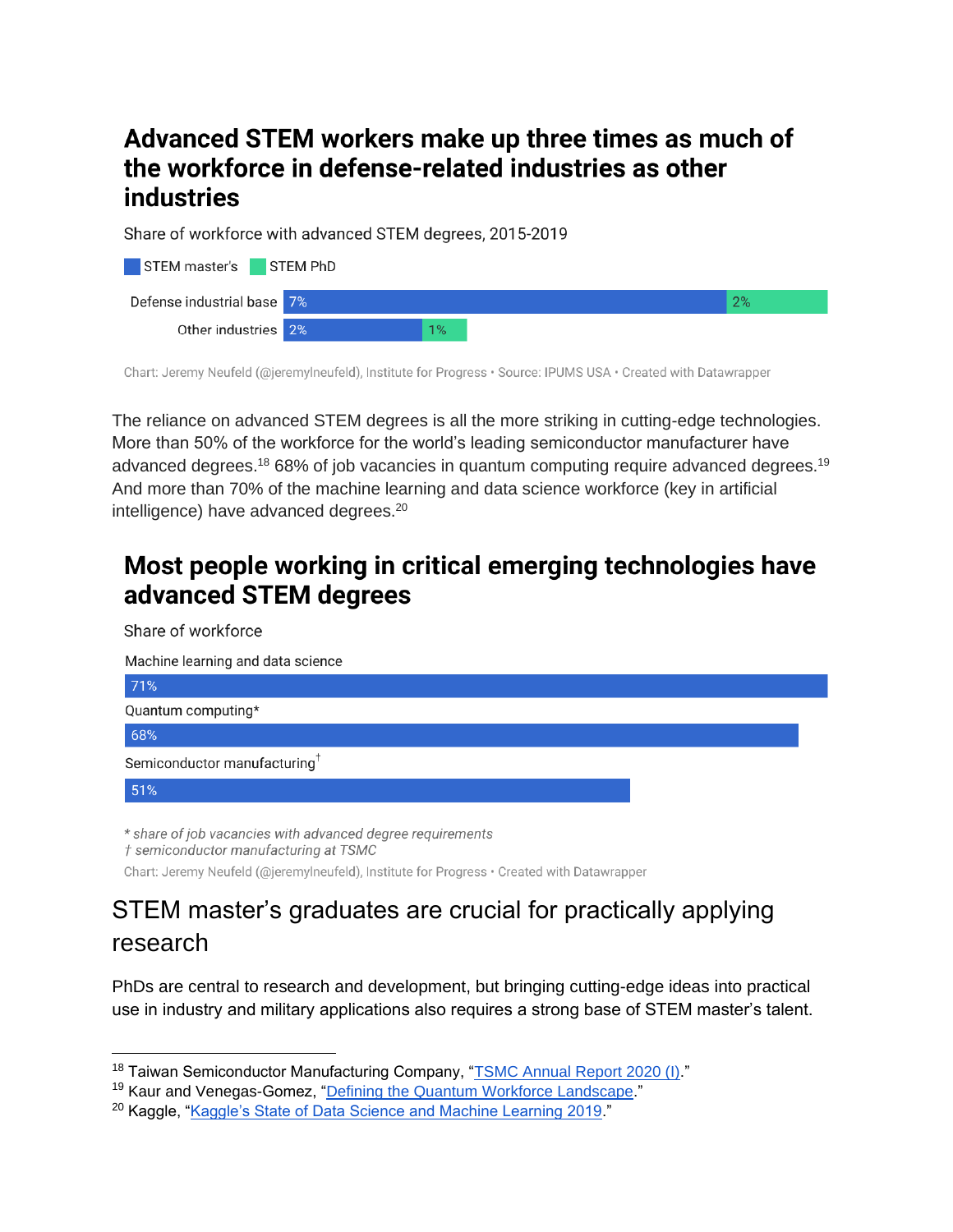While previous legislation on top STEM talent has focused on PhDs.<sup>21</sup> America COMPETES also exempts certain STEM masters graduates. These exemptions apply only to those graduates who work in industries that are critical for U.S. national and economic security.<sup>22</sup>

Many defense-related industries that are essential to our national security, like semiconductor fabrication or aerospace manufacturing, need highly technical, experienced workers with advanced degrees but not necessarily PhDs. In these industries, a master's exemption can unlock growth potential that a PhD exemption couldn't alone. Not only would critical industries be able to draw on a larger pool of qualified talent, they would be able to bring in experienced workers whose soft-skills and tacit knowledge cannot be acquired by additional years of school and are necessary to onshore industries reliant on highly technical skilled work.

As can be seen in the chart below, U.S. Census Bureau data show that critical industries in the defense industrial base often rely on multiple times as many STEM master's graduates as STEM PhD graduates.

# Critical defense-related industries often need multiple times as many STEM master's graduates as STEM PhD graduates

Educational attainment in the U.S. workforce of select defense-related industries, 2015-2019

![](_page_6_Figure_5.jpeg)

Chart: Jeremy Neufeld (@jeremylneufeld), Institute for Progress · Source: IPUMS USA · Created with Datawrapper

 $21$  For instance, see the bipartisan STAPLE Act. H.R.  $2717$ , 115th Congress.

<sup>&</sup>lt;sup>22</sup> Which industries will be considered "critical" will be decided by the Assistant Secretary of the Office of Supply Chain Resilience and Crisis Response and will likely be similar to defense industrial base industries.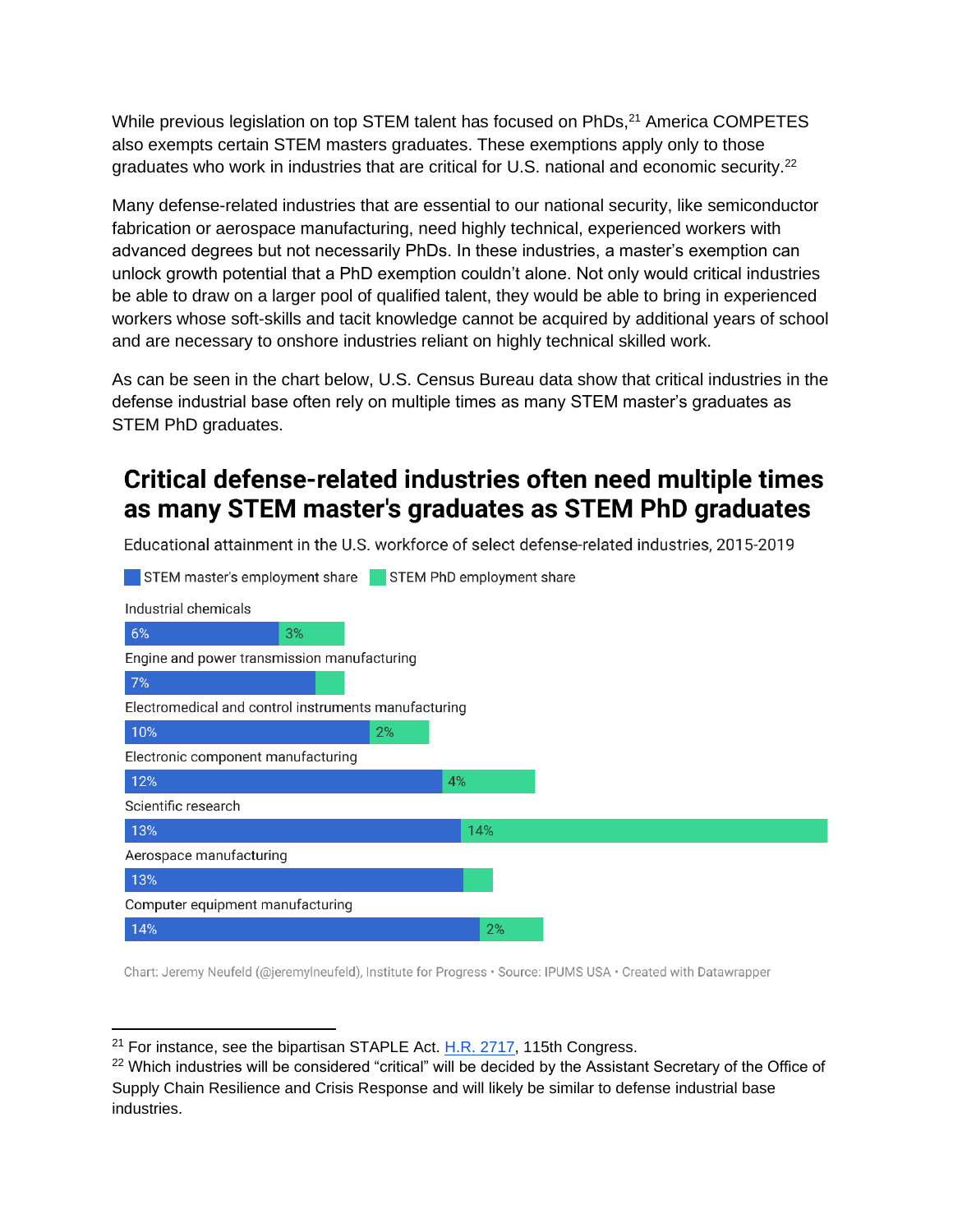The importance of the master's exemption for critical industries is even more striking in critical emerging industries narrower than are available in IPUMS data used above. In artificial intelligence, an industry report from 2019 shows 19% of the data science and machine learning workforce have PhDs, but more than 52% have master's degrees.<sup>23</sup> In semiconductor fabrication, the workforce has over nine times as many master's degree holders as PhDs.<sup>24</sup> In short, a master's exemption for critical industries will be a significant force multiplier in ensuring the workforce needs of the defense industrial base are met.

## Reshoring semiconductor fabrication

As the United States looks to reverse its declining relative capacity in semiconductor fabrication through the CHIPS Act, it will need to attend to workforce concerns that, at least for the foreseeable future, are insurmountable without changes to immigration policy. Recent findings by the Center for Security and Emerging Technology suggest that there is "insufficient semiconductor manufacturing talent latent in the U.S. workforce" to meet the labor needs of new fabs funded by the provisions which are likely to be included in the final version of the Bipartisan Innovation Act.<sup>25</sup>

Semiconductor fabrication requires a highly educated STEM workforce, but U.S. industry has faced a persistent STEM talent shortage. $26$  This shortage has been strongly felt in the semiconductor industry, where industry insiders report that "the talent shortage is the most critical issue confronting the semiconductor industry today."<sup>27</sup> A report on attracting and retaining talent by the Taiwan Semiconductor Manufacturing Company (TSMC) shows that a majority of their workforce has an advanced degree, with less than 5% of TSMCs workforce having PhDs, but 47% having master's degrees.<sup>28</sup>

But increasing educational attainment of natives and recruiting and retaining highly educated international talent will only go so far in expanding U.S. capacity. Semiconductor fabrication doesn't only require a highly-educated workforce, it relies on workers with semiconductorspecific experience. As the Semiconductor Industry Association explained to the National Institute of Standards and Technology in 2018, bringing experienced workers is vital for new fabs because "new recruits often lack the skills to 'hit the ground running.'...Many students graduating from U.S. colleges and universities with excellent general engineering or computer science skillsets often lack industry specific skills and the broader set of 'soft skills' required to work effectively."<sup>29</sup>

<sup>&</sup>lt;sup>23</sup> Kaggle, ["Kaggle's State of Data Science and Machine Learning 2019.](https://www.kaggle.com/kaggle-survey-2019)"

<sup>&</sup>lt;sup>24</sup> Taiwan Semiconductor Manufacturing Company, ["TSMC Annual Report 2020 \(I\).](https://investor.tsmc.com/static/annualReports/2020/english/pdf/e_all.pdf)"

<sup>&</sup>lt;sup>25</sup> Will Hunt, "Reshoring Chipmaking Capacity Requires High-Skilled Foreign Talent: Estimating the Labor [Demand Generated by CHIPS Act Incentives.](https://cset.georgetown.edu/publication/reshoring-chipmaking-capacity-requires-high-skilled-foreign-talent/)"

<sup>&</sup>lt;sup>26</sup> Xue and Larson, ["STEM crisis or STEM surplus? Yes and yes.](https://www.bls.gov/opub/mlr/2015/article/stem-crisis-or-stem-surplus-yes-and-yes.htm)"

<sup>&</sup>lt;sup>27</sup> Aiit Manocha, quoted in Information Technology and Innovation Foundation, "Comments to the [Department of Commerce.](https://www2.itif.org/2022-commerce-semiconductors-rfi.pdf)"

<sup>&</sup>lt;sup>28</sup> Taiwan Semiconductor Manufacturing Company, ["TSMC Annual Report 2020 \(I\).](https://investor.tsmc.com/static/annualReports/2020/english/pdf/e_all.pdf)"

<sup>&</sup>lt;sup>29</sup> Semiconductor Industry Association, "Comments to the National Institute of Standards and Technology [on 'Current and Future Workforce Needs to Support a Strong Domestic Semiconductor Industry.'"](https://www.semiconductors.org/wp-content/uploads/2018/11/NIST-workforce-RFI-august-2018.pdf)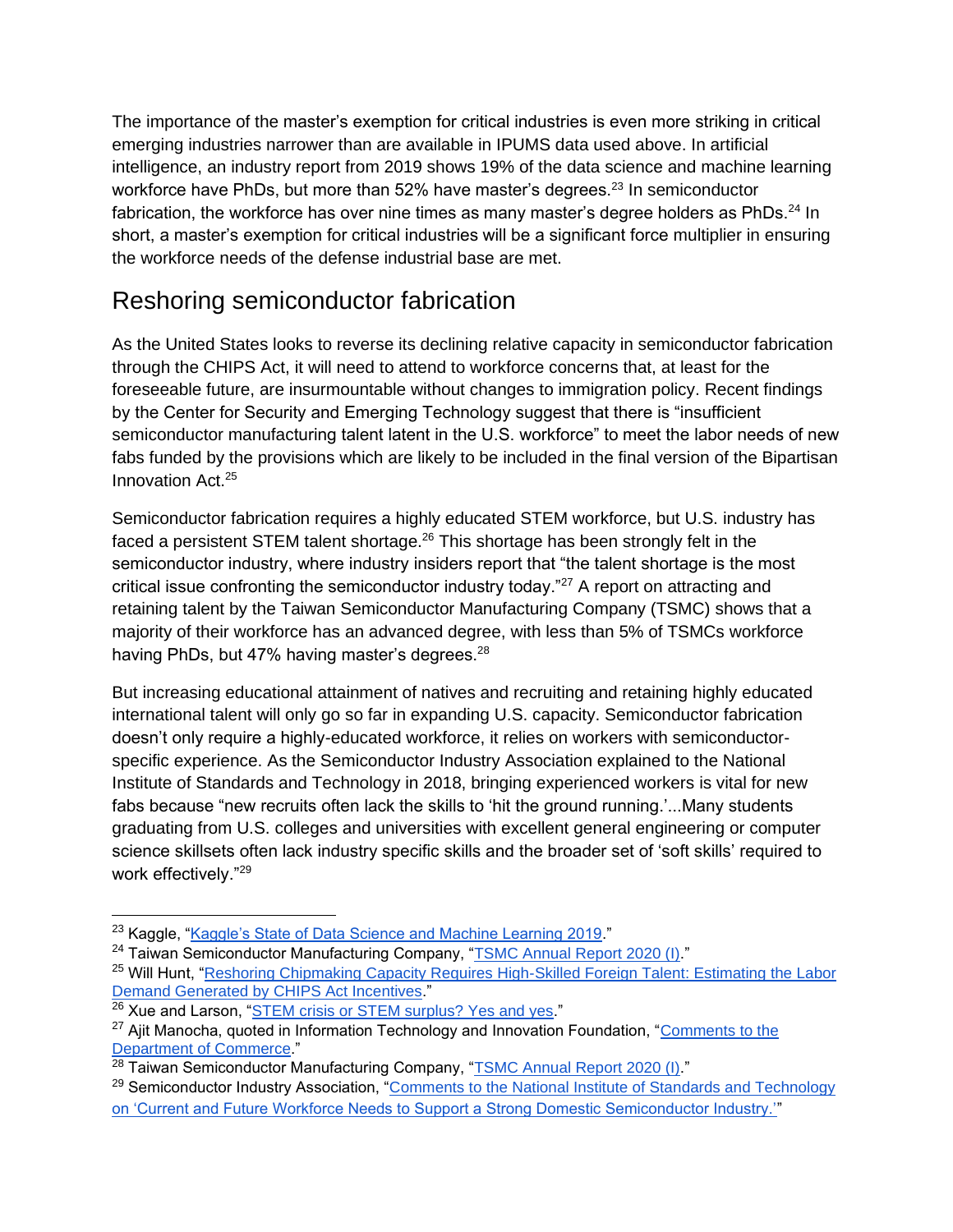The vast majority of workers with the necessary experience are outside the United States. The U.S. share of global capacity for semiconductor manufacturing stands at just 12%, dwarfed by semiconductor manufacturing capacity in East Asia.

Even those new roles that can be filled by STEM graduates without experience must be trained by those with experience. And in any case, the majority of advanced STEM degrees in the relevant fields go to international students, $30$  who must be able to secure visas if new semiconductor fabs in the United States are going to be able to employ them.

In Arizona, where TSMC is building a \$12 billion dollar fab, progress has reportedly been delayed by three to six months in large part by an inability to fill engineering jobs.<sup>31</sup> Last year, Morris Chang, the founder of TSMC, identified talent shortages in the United States as the major challenge to opening fabs here.<sup>32</sup>

The artificial scarcity of semiconductor talent is already a major challenge in growing U.S. semiconductor capacity and will only get worse if the U.S. funds new fabs without exempting advanced STEM degree holders in the field from visa caps. Cap exemptions would help ensure the Bipartisan Innovation Act's new investments in semiconductor fabs ultimately pay off.

#### **Conclusion**

America's ability to attract the world's leading minds has long been an asymmetric advantage. But backlogs, waitlists, bureaucracy, and restrictions have cut into the United States' historical leadership as talented foreigners have increasingly sought opportunities abroad rather than navigate America's hostile immigration system.

The Department of Defense's Industrial Capabilities Report put it well when it said "the most important asset our defense industrial base possesses isn't machines or facilities, but people…Greater attention must be paid to workforce concerns…to maintain and develop the intellectual capital necessary to create and sustain war-winning weapon systems for the modern battlefield."<sup>33</sup>

Addressing such workforce concerns practically means both investing in domestic education and training as well as targeted reforms to immigration policy. Fortunately, both the House and Senate versions of the Bipartisan Innovation Act include much-needed funding for upskilling Americans and so domestic workforce development is almost certain to make it into the final bill. But the prospects are far more uncertain for provisions to better recruit and retain highly skilled STEM talent.

<sup>&</sup>lt;sup>30</sup> Will Hunt, "Reshoring Chipmaking Capacity Requires High-Skilled Foreign Talent: Estimating the Labor [Demand Generated by CHIPS Act Incentives.](https://cset.georgetown.edu/publication/reshoring-chipmaking-capacity-requires-high-skilled-foreign-talent/)"

<sup>&</sup>lt;sup>31</sup> Ting-Fang et al., ["Construction of TSMC's U.S. chip plant delayed by labor crunch, COVID.](https://asia.nikkei.com/Business/Tech/Semiconductors/Construction-of-TSMC-s-U.S.-chip-plant-delayed-by-labor-crunch-COVID)"

<sup>32</sup> Chen, ["TSMC founder doubts US competence in chip-making.](https://asiatimes.com/2021/04/tsmc-founder-doubts-us-competence-in-chip-making/)"

<sup>&</sup>lt;sup>33</sup> Department of Defense, ["Fiscal Year 2020 Industrial Capabilities Report to Congress.](https://media.defense.gov/2021/Jan/14/2002565311/-1/-1/0/FY20-INDUSTRIAL-CAPABILITIES-REPORT.PDF)"